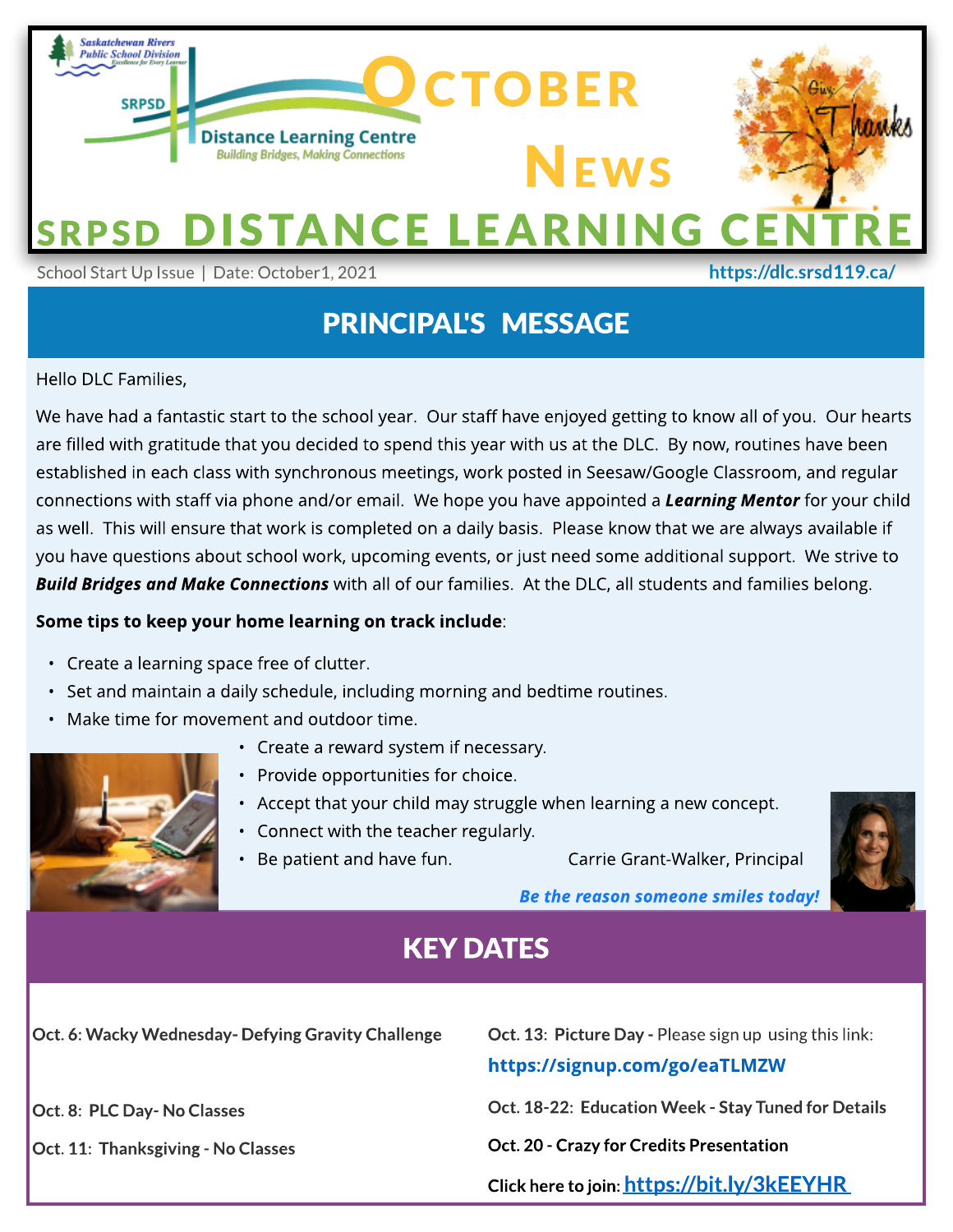There are lots of fun things happening in our grades 1-8 virtual classrooms. Teachers are offering synchronous learning in a variety of ways. As well, there are a lot of 1-on-1 sessions taking place. Connecting with students virtually provides teachers with important information for their planning. Thank you to all of the parents/guardiansfor

supporting this work in your home.

# Tips for Supporting Literacy at Home

### Young Children

- Read books & nursery rhymes aloud together
- Talk daily about home & community life
- Sing, draw, and tell stories

#### Older Children

- Play word games
- Discuss word meanings
- Point out interesting or unfamiliar words
- Ask questions before, during, and after reading

#### **Adolescents**

- Talk about learning & connect to school
- Offer a literacy rich environment
- Model reading & writing

## Visit the Library Today

## WACKY WEDNESDAY DEFYING GRAVITY

## GRADES1-8 EDSBY INFORMATION



To access the gradebook and manage your notifications, please log into your Edsby account. Need Help: Check out the videos available on

<https://www.edsby.com/support/?locale=en>

Parents: Using the Edsby App will ensure that you receive notifications about your child's progress, and you will be able to accessall of your children's information in one spot!

Students: Use the App to check out any groups you may have been invited to. For example: All students who are eligible to graduate have been invited to aGrad 2022 group. There are announcements about post-secondary schooling optionsposted there on a regular basis. Aswell, once we start planning Grad, those updates will be there too! Use the calendar to help you organize your time. All kinds of features so be sure to check it out!

Please note that students and families will see their previous school on their Edsby dashboard for this year. Be sure to click on the SRPSD Distance Learning Centre to get information related to your current schooling arrangement.

October's spirit day is Wednesday, October 6. The theme is, Defying Gravity



Students need a minimum of one balloon. They can use two or three or more for a bigger challenge. Using only one hand, they must keep their balloon up in the air for one minute. Up and away! If one balloon is too easy add two balloons or more.

Send a picture or video of your adventure to **[DLC](http://DLCStaff@srsd119.ca)st[aff@srsd119.ca](http://DLCStaff@srsd119.ca)** for a chance to win a prize.

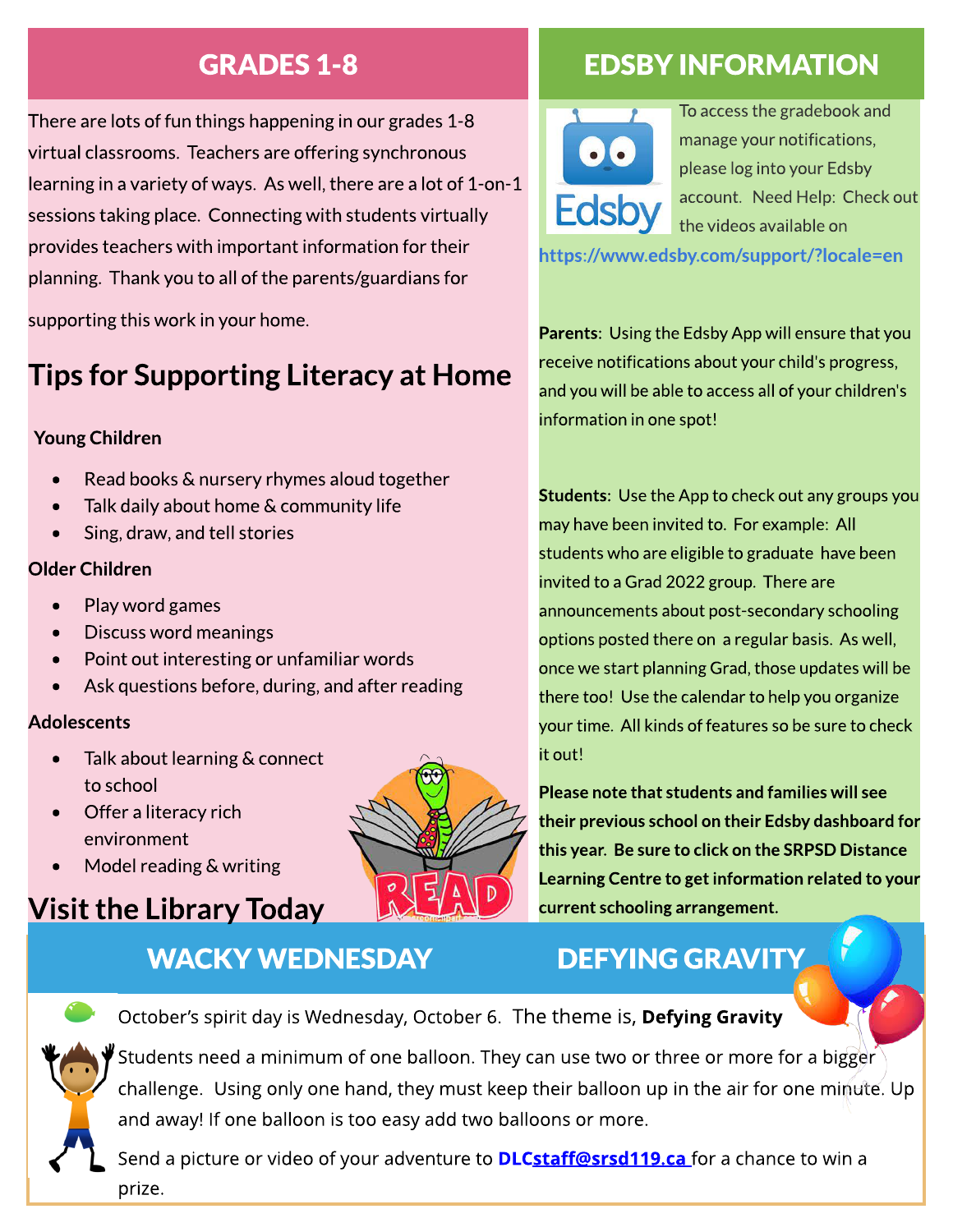## HIGH SCHOOL INFORMATION

We are half way through Quad 1 and the teachers are pleased with the progress of our engaged students. Well done DLCers!! There are a few reminders below:

- Grade 10s: Students are now earning credits toward graduation. This means that you must complete all of the outcomes in each course you take and achieve a minimum of 50% to earn a credit. Each student requires 24 credits to graduate.
- Timetables: Please check out Edsby to view your list of classes for the year. You will see a Q1, Q2, Q3, Q4 beside each one. This indicates which Quad you have each class in. If you wish to make changes to your classes, please speak to Mrs. Grant-Walker as soon as possible. At the end of each Quad, credit checks will be completed again to ensure that students have earned the required pre-requisites for upcoming classes.
- **Graduation 2022:** Students on track to graduate have been added to the Grad 2022 list. Please remember that this is based on earning the required number of credits for graduation. Please check out the Grad group on Edsby for information about post-secondary options and awards. Work hard to ensure you stay on the list!
- **Crazy for Credits Presentation:** On October 20 @ 6:30 pm, you are invited to a presentation that reviews graduation requirements and some things to think about for post-secondary schooling. Please join us via zoom by clicking the following link: https://bit[.ly/3kEEYHR](https://bit.ly/3kEEYHR)
- **SRSC:** We have two DLC representatives on the executive for the Saskatchewan **Rivers Students for Change organization. Congratulations to Ella McBride (gr. 10)** who is serving in the role as Secretary, and to Rebecca Grimard (gr. 11) who is in charge of Media Relations. Great job!